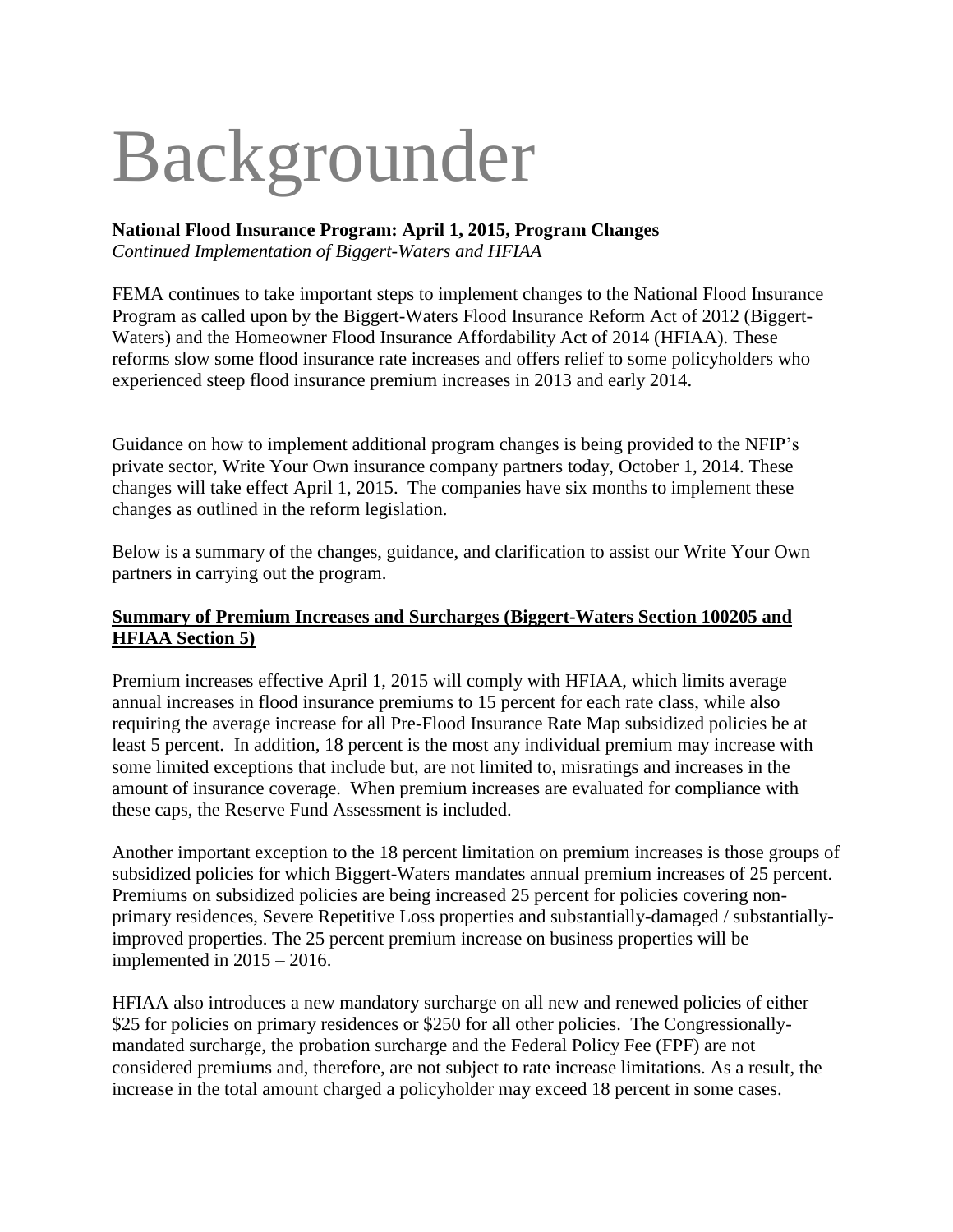- **Non-Primary and Severe Repetitive Loss Properties (Biggert-Waters Section 100205)**: These properties will continue to receive annual 25 percent premium increases on a rate class basis, not an individual basis, until full-risk rates are achieved.
- **Substantial Damage/Substantial Improvement (Biggert-Waters Section 100205)**: New rate tables are provided for Pre- Flood Insurance Rate Map (Pre-FIRM) structures that have been declared substantially damaged/substantially improved. Policies for these structures will receive a 25 percent annual premium rate increase until they reach full-risk rating.
- **Reserve Fund (Biggert-Waters Section 100212)**: The Reserve Fund Assessment is a requirement of Biggert-Waters to assist with the cost of NFIP claims that exceed the annual premiums collected to support programs sustainability. The Reserve Fund Assessment will increase to 15 percent in alignment with Biggert Waters, for all policies except Preferred Risk Policies. The Reserve Fund Assessment for Preferred Risk Policies will be 10 percent. In order to comply with the 15 percent limitation on average annual increases, increases to the Reserve Fund Assessment must be phased in over time.
- **HFIAA Surcharges (HFIAA Section 8)**: Beginning April 1, 2015, a new annual premium surcharge must be collected for each policy as shown below:
	- o \$25 for single-family primary residences or individual condominium units or apartments in non-condominium buildings used as a primary residence by the named insured;
	- o \$250 for non-residential properties or non-primary residences; and
	- o \$250 for condominium buildings or non-condominium multi-family building policies.
- **Properties Newly Mapped into the Special Flood Hazard Area (SFHA) (HFIAA Section 6)**: This category includes properties that were previously rated under the Preferred Risk Policy - Eligibility Extension. New premium tables for Properties Newly Mapped into Special Flood Hazard Area have been developed. These properties are also subject to a 15 percent Reserve Fund Assessment and a HFIAA Surcharge.
- **Increased Optional Deductible (HFIAA Section 12)**: A new \$10,000 deductible is available for residential properties. When selecting this new option, the same deductible option must apply to both building and contents coverage.
- **Federal Policy Fee (FPF)**: The FPF will remain \$22 for Preferred Risk Policies and will increase to \$45 for all other policies except Residential Condominium Building Association Policies. This \$45 FPF also applies to those policies rated under Properties Newly Mapped into the Special Flood Hazard Area that was previously rated under Preferred Risk Policies - Eligibility Extension.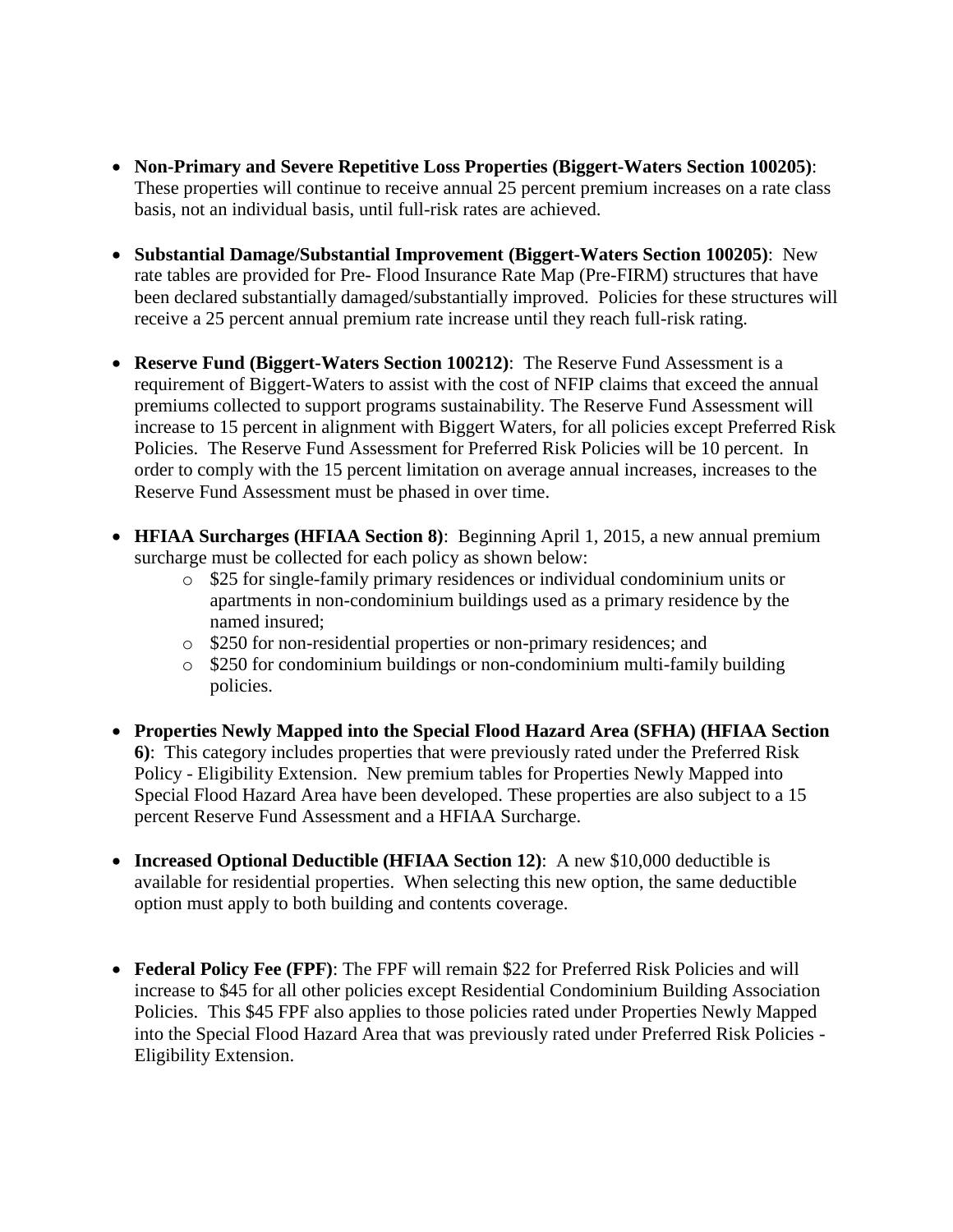### **Minimum Deductibles (Biggert-Waters Section 100210)**

Effective April 1, 2015, as required by Biggert Waters, new minimum deductibles for Preferred Risk Polices and Mortgage Portfolio Protection Program (MPPP) policies will be \$1,000 for both building and contents if the building coverage is less than or equal to \$100,000 and \$1,250 if building coverage is over \$100,000.Preferred Risk Policies and MPPP contents-only policies will have a \$1,000 minimum deductible.

## **Property Newly Mapped into the Special Flood Hazard Area (HFIAA Sections 4 and 6)**

Section 4 of HFIAA allows grandfathering to continue for policyholders newly mapped into the floodplain. The grandfathering option provides an affordable option for these policyholders to maintain coverage as the risk of flooding increases. Section 6 of HFIAA mandates that following a map revision, a property newly mapped into the Special Flood Hazard Area will receive a "preferred risk premium" the year following the map revision, after which the policy will transition to a full-risk rate in accordance with annual premium caps discussed above (assuming no change in coverage or Community Rating System status).

The NFIP has accomplished this in the past by providing a Preferred Risk Policy - Eligibility Extension policy. Going forward this same type of rate will be provided through a renamed policy for administrative purposes. For new policies effective on or after April 1, 2015, properties newly mapped into a Special Flood Hazard Area by a revision to the Flood Insurance Rate Map that became effective on or after March 21, 2014, will be eligible for a preferred risk premium. This rate is available for the first year, after which they will transition to full-risk rates through average premium increases of 15% but not exceeding 18% per policy (excluding the HFIAA surcharge). The full-risk rates may be based on the grandfathered zone or the Base Flood Elevation. Beginning at the first renewal after remapping, the policies must be rated using the rate tables established for Property Newly Mapped into the Special Flood Hazard Area.

#### **Increased Optional Deductibles (HFIAA Section 12)**

In accordance with HFIAA, a Congressionally created \$10,000 deductible option for all residential property owners is being implemented. If the property owner selects this option, the \$10,000 deductible will apply to both building and contents coverage. Policyholders will receive information on this option that may be available to them with an explanation that in the event of an insured loss, the insured is responsible for out-of-pocket losses to the extent of the deductible selected.

#### **Substantially Damaged/Substantially Improved Structures (HFIAA Section 15)**

Beginning April 1, 2015, Pre-FIRM properties that have been identified as substantially damaged/substantially improved structures will be subject to annual 25 percent premium rate increases until they reach full-risk premiums. This represents a change from the previous policy that moved these properties directly to Post-FIRM and immediately required a full-risk rate. If the full-risk premium is lower than the subsidized premium, the full-risk rating will always be used.